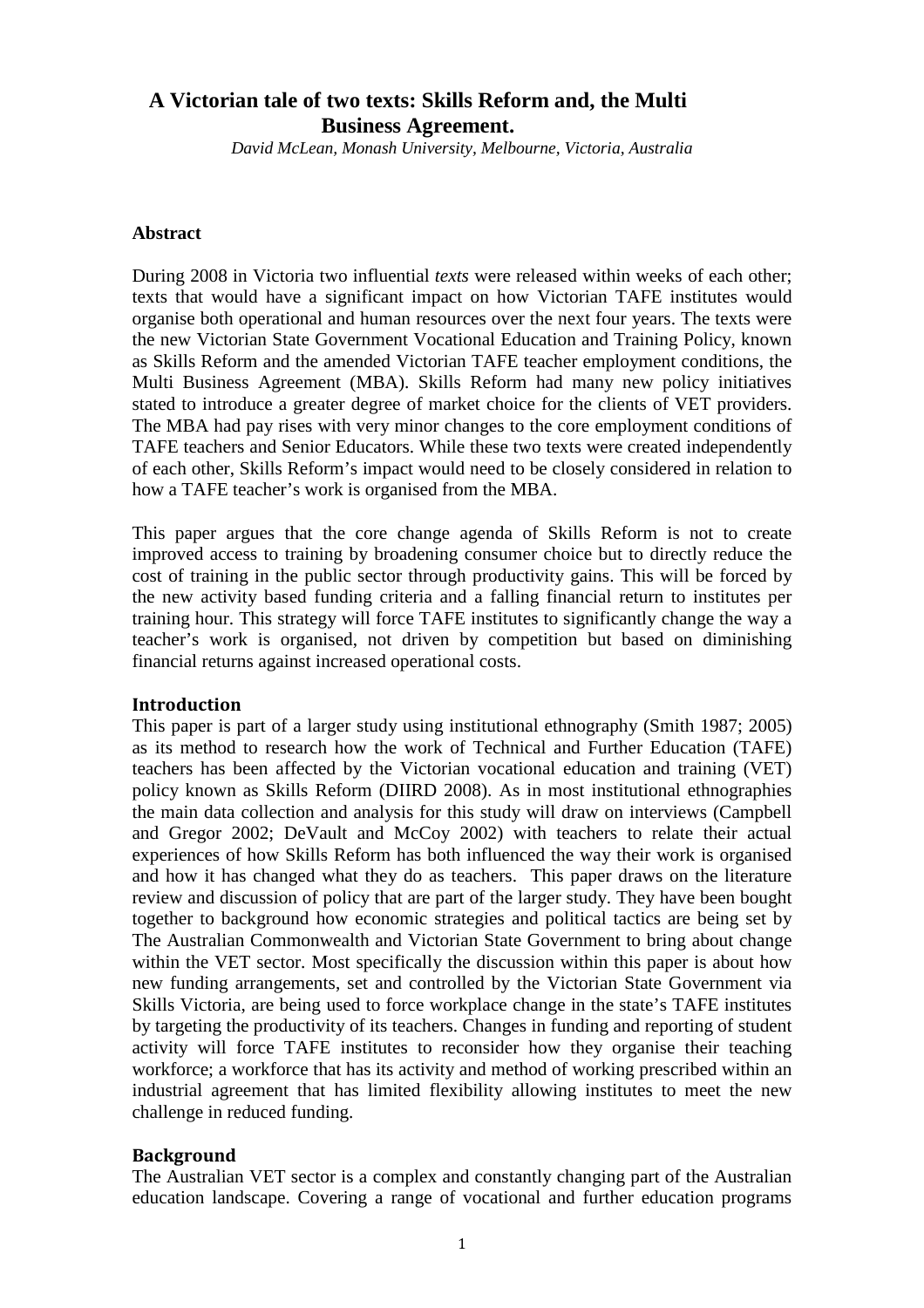with delivery occurring in a wide variety of environments to a broad range of individuals (Smith 2010). There is both public and private provision of VET in Australia. The public TAFE sector not only deals with training for vocational programs but due to its size, scope and government ownership is also involved in delivering a variety of programs to disadvantaged groups. This often generates involvement in low return programs that the private sector does not service (Korndorffer 2010). Funding, institutional structure and compliance is legislated by both state and commonwealth governments, however the bulk of Australian qualifications are nationally recognised Training Packages. State governments can produce their own policy variations and organise their large TAFE institutes in different ways. For example, in New South Wales the TAFE system is centralised where as in Victoria, the 18 TAFE institutes openly compete with each other. 14 are standalone organisations and 4 are TAFE divisions within universities (Victorian TAFE Association 2008). To add further complexity to the system the federal government has a stake in the funding and strategic direction of VET where national policy and the Council of Australian Governments (COAG) both affect and influence the sector. COAG is comprised of the Prime Minister, State Premiers, Territory Chief Ministers and the President of the Australian Local Government Association (Council of Australian Governments 2010).

"Raising productivity is a key focus of COAG's agenda, and education and training is critical to increasing the productivity of individual workers and the economy as a whole. Effective regulation of the VET sector acts as a key quality assurance mechanism for the skills base of Australia's workforce and facilitates labour mobility (Council of Australian Governments 2009)" .

While COAG attempts to provide a national strategy and direction for VET some states, most recently Victoria and Western Australia have abstained from some national decisions to enact similar levels of change in their existing reform agendas (Council of Australian Governments 2009). The sector is deeply politicized, while maintaining a social contract contemporary notions of VET are more closely aligned with human capital theory (Quiggin 1999), economic development and a greater roll for private provision of funding and delivery in the sector (Anderson 2005).

"The VET sector is expected to contribute substantially to the achievement of government goals to improve the skills of the Australian workforce and population against this background of declining resources and a differential approach to funding higher education and VET (Long 2010, p. 8) ".

Sector wide analysis of both state and federal funding over time shows a decrease in state funding and a moderate increase in federal funding. The Victorian government is the only state where VET funding has increased since 2008 (Noonan and Burke quoted in Australian Council for Educational Research 2010). The benefits to Victorian TAFE have been limited with the funding increase targeted for growth in the private sector.

"The proportion of government VET funding received by TAFE has declined. Between 2002 and 2008 it fell from 91.6% to 89.0%. Payments to non-TAFE providers increased correspondingly. In the context of government funding that has been almost unchanged over that period, it represents a real decline in funding for TAFE. (Long 2010, p. 5)".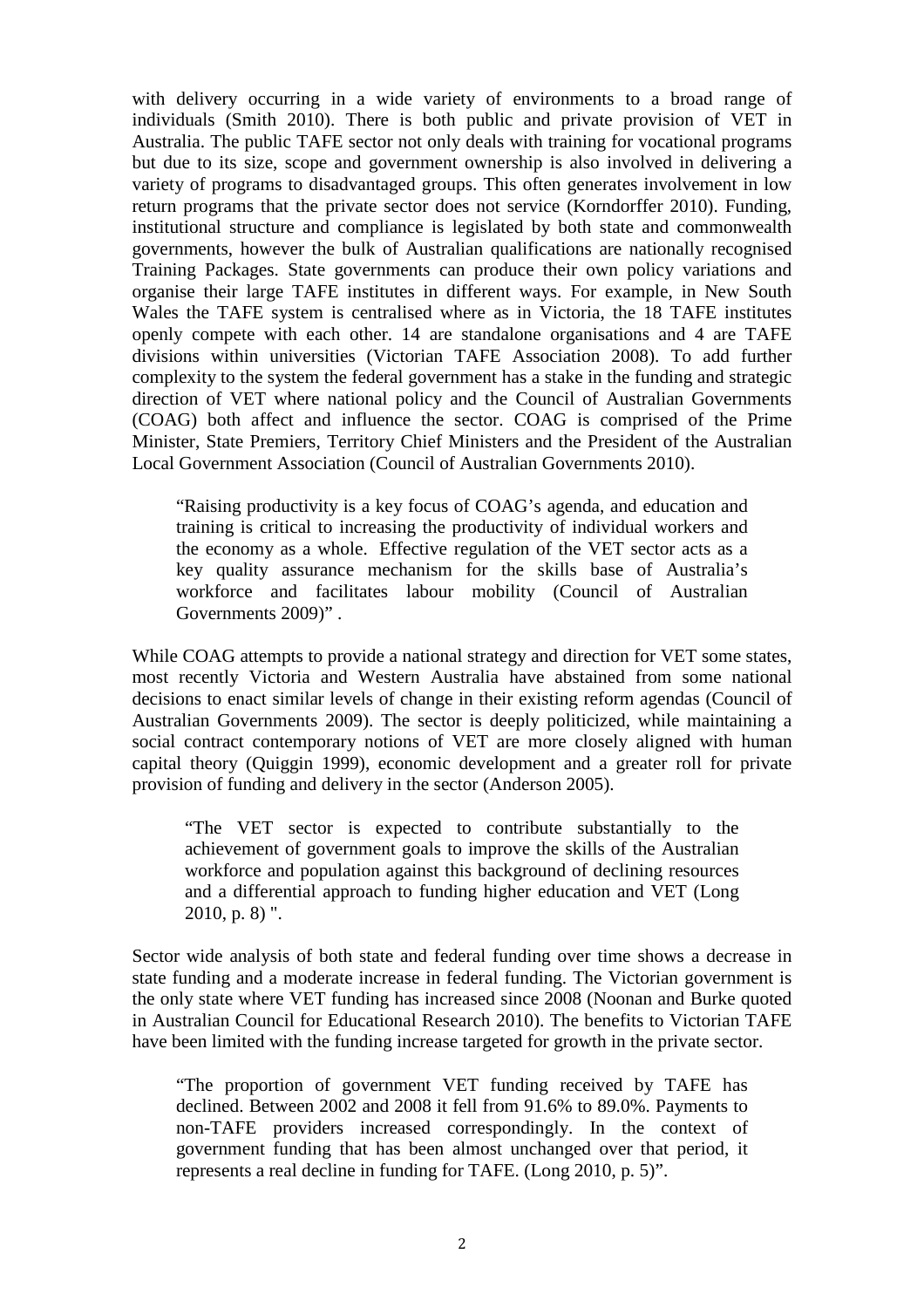While funding is always an issue, productivity provides the current political focus on the sector. This is evidenced at the federal level with the Productivity Commission currently carrying out a review of the sectors workforce (Australian Government Productivity Commision 2010). The state of Victoria also has a VET change agenda known as Skills Reform (DIIRD 2008) which the federal government is also supporting (Stutchbury 2010) and underwriting with funding from its Productivity Places Program (PPP). PPP funding is federal money used in a variety of contetxs to address training needs in areas of skill shortages, however within Victoria conditions of its applciation have been altered to assist in the funding of a productivity driven resource and operational change process (Ross 2009).

#### **Productivity, Skills Reform and contestability.**

Productivity is an economic term that defines a method for increasing outputs by reducing inputs (Rogers 1998). Public education prior to its commodification had been difficult to equate to market driven notions of productivity because "…inputs and outputs are not easy to identify or quantify, the product is not sold in the market place and a proportion of the inputs are not bought in the market place (Snell 1982, p. 179)". To engineer productivity in the sector education policy decisions continue to move publicly funded VET into the private competitive space. The movement of Victorian TAFE into a more commercial space has been happening for some time and was formally precipitated by the reforms of the Victorian Liberal government of Jeff Kennett that restructured then encouraged competition between the public providers of VET.

"In Victoria in the '90's, Jeff Kennett delivered great autonomy to the TAFE's. The Directors can run their institutions as a business. As such, in Victoria there exists a more effective and decentralised approach to technical education…Profits flowing from industry partnerships are invested back into the TAFE's that generate such income (Robb 2008) ".

The need to secure more funding through fee for service activities with commercial clients is not new; Victoria has been a leader in the commercialisation of the Australian VET market, even so, guaranteed funds had massively underpinned all TAFE institutes financial income. That situation has now changed with the introduction of Skills Reform and the Victorian Government's recasting of how it distributes *inputs* to the TAFE sector. From 2011 the open and contested training market sees the end of guaranteed government income to the Victorian TAFE sector. The new environment with its core term *contestability* moves TAFE institutes further into a commercial market influenced by "…capitals need to secure resources and to develop low cost sources of production combined with the pursuit of new and expanded markets for the sale of goods and services (Carter, Stevenson et al. 2010, p. 4) ". Contestability refers to a shift in how government funding is proportioned to both the public and private providers. Prior to Skills Reform the bulk of state government funding for training was only available to the TAFE sector. Once Skills Reform is fully enabled almost all government funding will be available to an open and contested market.

"The introduction of reforms announced in the *Securing Jobs for Your Future* policy [Skills Reform] has resulted in changes to Skills Victoria's role. The most significant impact of these changes is the shift from a planning and purchasing model with limited contestability, to a demand based funding model with significantly increased contestability and client choice (State Services Authority 2009, p. ix)".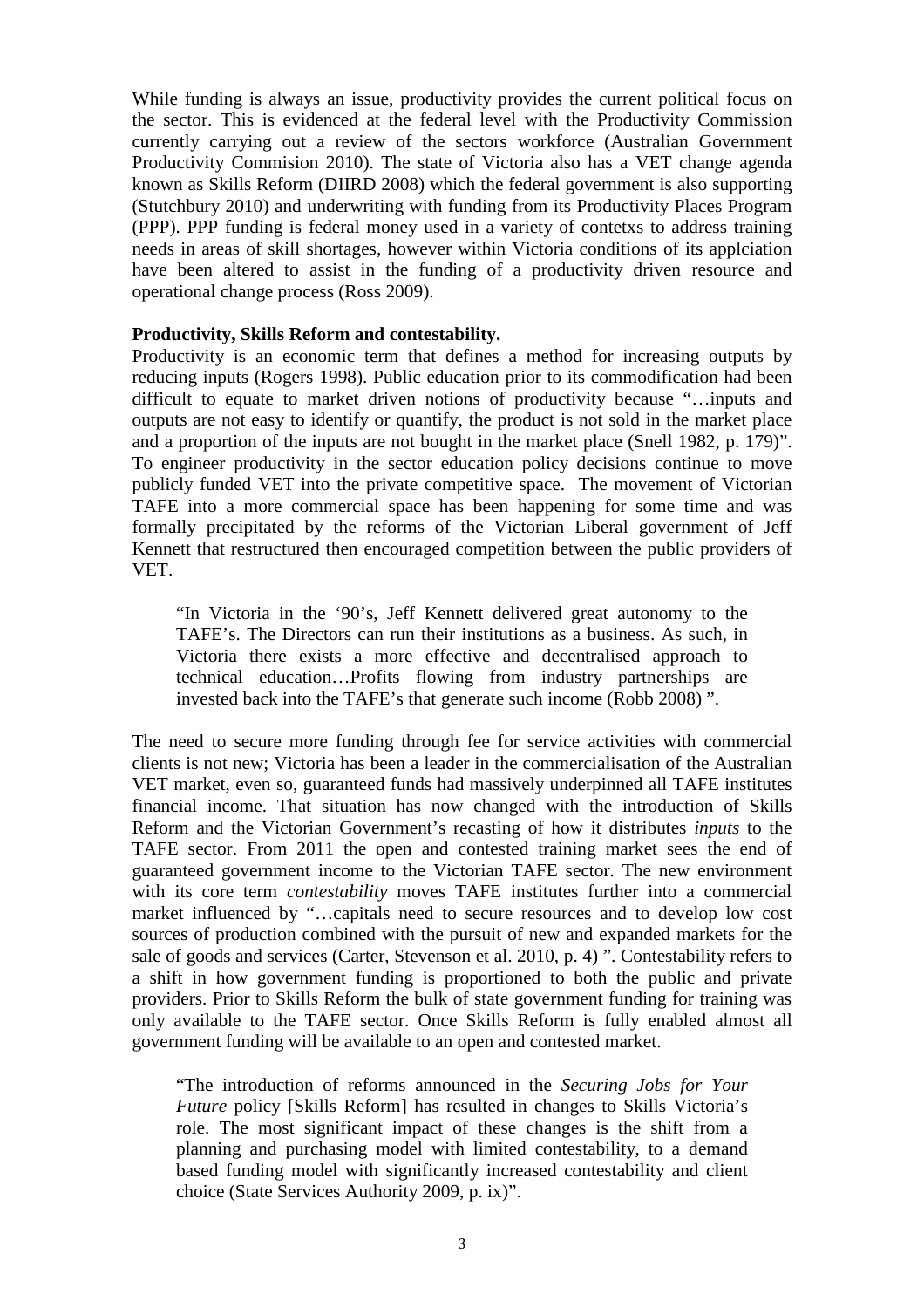However the contestable space is not open and fully competitive but is a finite market with specific boundaries on whom can access funding and how it is accessed, as such it is a quasi market (Anderson 2005a). The quasi market is a risk managed market; set to control government funding of VET by reducing the numbers of individuals that can access subsidised programs. If it were a truly open market then all VET providers would set up systems to maximise enrolments and repeat business. The magnified cost in training to the state government would be open-ended and unbudgetable. The Victorian Skills reform policy controls contestability by only allowing individuals to receive a subsidy for certification at a single Australian Qualifications Framework (AQF) level. For example anyone holding a Certificate IV qualification would not be able to undertake another Certificate IV and receive a subsidy. They already hold a qualification at that level. To qualify for a subsidy they would have to move up to or beyond the next AQF level. The key risk management angle of this condition is that there is no time limit set on the validity of previous qualifications. So someone completing a Bachelor of Arts in Media Studies in 1996 would be ineligible for a subsidy to undertake a Diploma of Graphic Arts in 2010. The difference to the individual could be somewhere either side of \$6000 in fees. The importance of the linear pathway eligibility rule as a productivity measure was evidenced when the Victorian Greens, a political party in opposition to the 2010 Labor Government attempted to change this policy in the Victorian Upper House. While the change was unsuccessful the Victorian Government's rebuttal was squarely based on budgeting requirements with a reasonably precise figure on what dropping liner pathway eligibility would cost "... the government has warned that the amendment amounts to an almost 'open-ended guarantee' for a subsidised place that could cost \$200 million over two years (Trounson 2010)". The inverse of this argument is that the Government expected to remove or relocate \$200 million within the Victorian VET sector.

Funding to TAFE institutes under Skills Reform is significantly different to the model it supersedes. Prior to the full implementation of Skills Reform all Victorian TAFE institutes received the bulk of their funding through negotiated contracts; that is, a total amount of *hours* of delivery with payment against those hours made in quarterly instalments. As long as the delivery target was reached and the integrity of the delivery could be confirmed through samples (Invalid Module Enrolments audits) then there would be little recourse between institutes and the Victorian Government body, Skills Victoria, responsible for the TAFE sector and training (Adams 2008).

Under the new more complex funding model payment is made to institutes on a monthly basis once evidence of student participation in the course is confirmed for that month. For example, if the delivery of a Unit of Competence runs over a three month period and the total funding attached to a student in that Unit is \$600 then the student would have to be active within the course for the whole three months for all \$600 to be returned. However if the student were only active or engaged for the first month then only one-third (\$200) would be returned to the institute. The loss of income based on one student's decision not to continue study is minor, but the loss of income to an institute will be significant when magnified across dozens of students that may drop out of programs during the year. There is also significant risk for the months of December and January where there is little activity, risk exacerbated by the fact that funding is paid one month in arrears. Both risk and potential loss coupled with new eligibility rules and increased competition is a significant financial challenge that TAFE institutes will need to manage strategically and actively.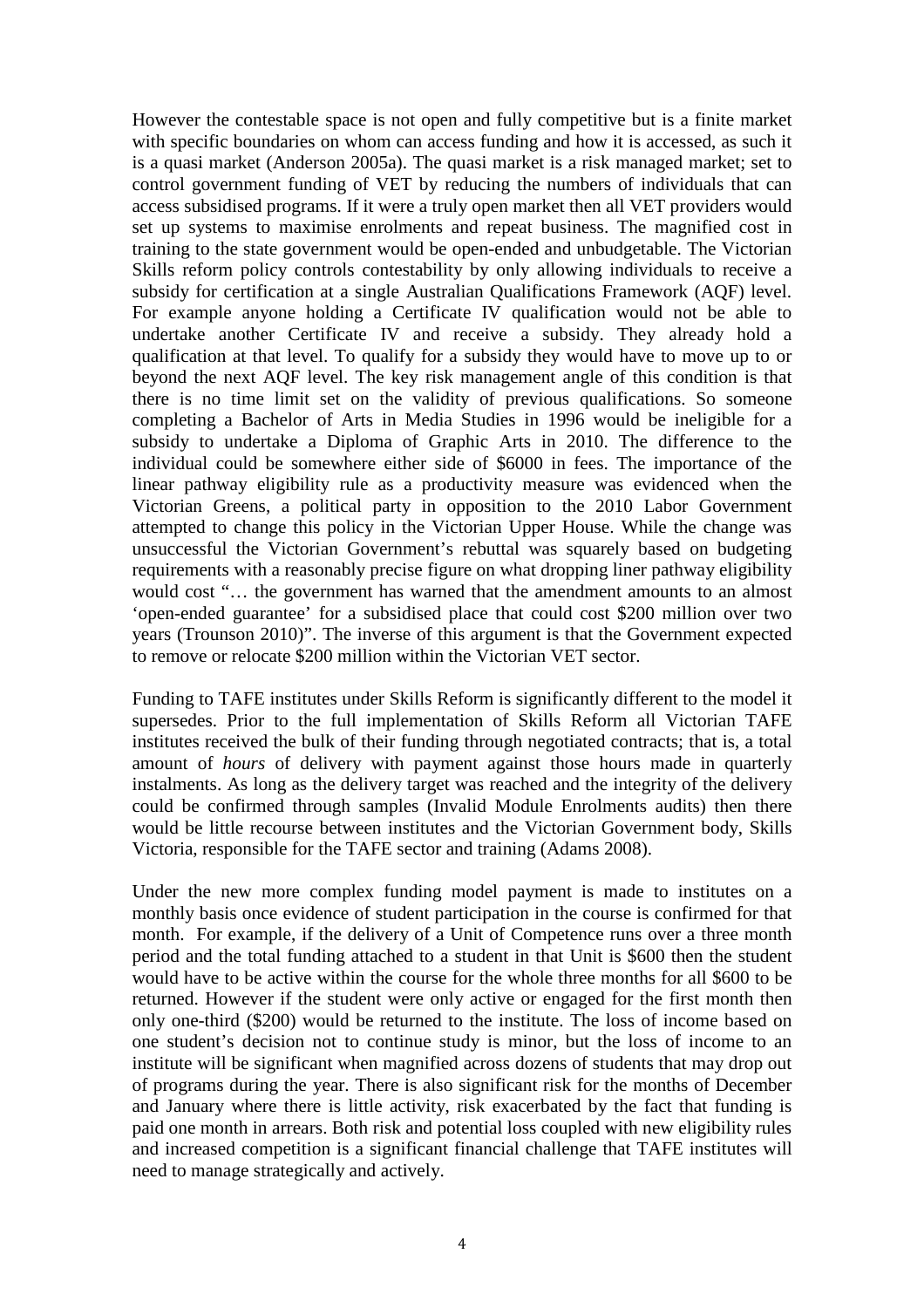"Traditionally, an administrative approach to planning has dominated the Australian VET system. Under that approach, governments consulted with industry to determine the quantum and profile of VET places to be funded each year. This afforded providers a measure of certainty when undertaking workforce planning…More recently, greater emphasis on public–private competition, contestability of public funding and student choice of VET courses and providers — through, for example, COAG's National Partnership Agreement on the Productivity Places Program and Victoria's Training Guarantee [Skills Reform] — have been features of some public funding. Should this trend gain momentum across the nation, it may hold profound implications for the ability of providers to plan their course offerings and, therefore, their workforce (Education and Training Workforce Study Productivity Commission 2010, p. 29)".

To compensate for the relocation or loss of these funds TAFE institutes could be expected to ramp up their fee-for-service offerings or look for significant productivity gains. However in a contestable market fee-for-service options available to TAFE institutes will be difficult to secure due to the increased state government investment in and flexibility of private RTOs. Therefore productivity actions and efficiency measures remain a necessary strategy for reducing costs in an optimised training market.

"Under centrally planned or funded systems knowledge about efficiency can be used to allocate funds between institutes. Under a more market-based structure, competition will tend to drive inefficient operators out of the market. (Fieger, Karmel et al. 2010, p. 7)"

In the 2010 NCVER report on TAFE efficiency (Fieger, Karmel et al.) two primary input measures were used to scope the size of institutions and calculations of efficiency: infrastructure and human resources. This is because they account for the greatest expenditure in the running costs of TAFE institutes. Delisting significant infrastructure assets while sometimes necessary also significantly affects an institutes capability to deliver training. In regards to a search for productivity, bulk optimisation of labour can return significant savings: "Marketization has placed a premium on efficiency measures and resulted in an increasing pressure to drive down labour costs…(Forward 2007)". Reviewing how the VET workforce is utilized is a core theme of the commonwealth's Productivity Commission.

"The structure of the workforce and its consequent efficiency and effectiveness, including: the extent to which job design and employment agreements in the VET sector are aligned to contemporary work practices in a commercially competitive environment… (Education and Training Workforce Study Productivity Commission 2010a, p. VIII)".

There is then some question about what are 'contemporary work practices' in the sector. The terms 'design' and 'employment agreements' in the preceding quote connote a challenge to the institutional structure and operations of the VET workforce; a workforce that in Victoria straddles both public and private sectors and a TAFE workforce that incorporates a teachers industrial agreement and an administrator's industrial agreement (Korndorffer 2010). While the preceding quote is too narrow to take in all aspects of the sector it does appear to be arguing against award driven institutional organisation and championing the more individually negotiated reality of the commercial market. With the bulk of VET teachers employed in the TAFE sector,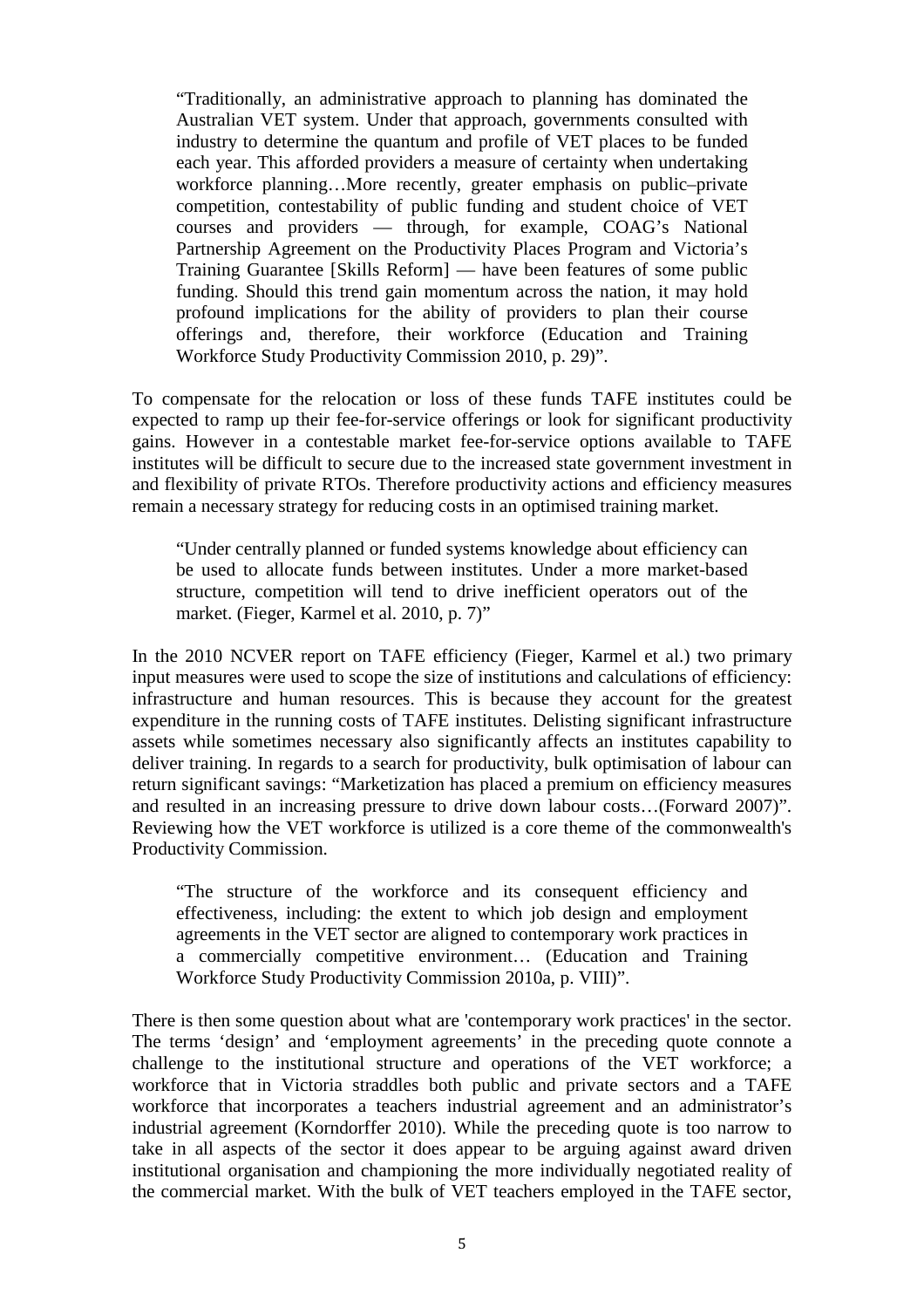this is an interesting judgment casting them as *other*. Clearly within both state and federal government there is a desire to change how that workforce is organised, if it is a question of design then new paradigms may be considered.

# **The Multi Business Agreement**

The Australian VET sector is a place of constant analysis, change, review and adjustment and has been so since the 1990s (McLean 2010). The variety of change within the sector is pervasive, suggesting that change might not adequately describe the reform it experiences. Instead, other terms such as restless, unsettled, incomplete, or even volatile may be more appropriate (Cooney and Long 2010). Within both state and federal government there is a desire to fund the most productive and efficient systems (Fieger, Karmel et al. 2010), to reach this aim adjustment and reform seem continuous. Change within the sector is experienced at all levels from the classroom, to the boardroom and government to the point that change fatigue in the VET sector is well acknowledged and documented (Harris, Simons et al. 2005). One key area where little change has occurred in the past 10 years is the Victorian TAFE teaching agreement, now referred to in its latest version as the Multi Business Agreement (MBA) (Australian Education Union 2009). The Victorian branch of the AEU has managed to achieve regular pay raises and near parity with the wages of secondary school teachers without sacrificing the core conditions of not only its members but all TAFE teachers and Senior Educators (AAP 2008). While the agreement has been through 3 iterations since 2000 methods of structuring a TAFE teachers work have essentially remained the same. This is unusual in a sector where the diversity of work practice and skill level is acknowledged (Faculty of Education Monash University 2010).

In Victoria the conditions within the agreement are usually negotiated and settled by two different bodies. Teachers and Senior Educators are represented by the Victorian branch of the Australian Education Union (AEU). TAFE institutes and their boards/councils are represented by the Victorian TAFE Association (VTA). Productivity gains form the basis of an enterprise bargaining agreement (EBA) between the two groups with the core aim an increase in pay with an adjustment to employment conditions enabling either savings in institute operations, innovations in delivery or an increase in the profitability of operations. As in any negotiations both parties will be trying to maximise their gains and minimise their losses. For the AEU the motivation is the maximum increase in pay with minimal loss in its member's conditions and the protection of a workplace model it believes is designed to benefit educational outcomes (Forward 2007). The VTA would be looking to maximise productivity chiefly by altering the conditions on how a TAFE teachers work can be organised (Victorian TAFE Association 2010).

The MBA and its precedents are quite specific on how a TAFE teachers work is structured. The agreement not only contains base employment conditions but also describes in some detail how the annual and weekly workload of a teacher is apportioned based on a division of duties with a target amount of hours associated with each division. This contributes to a systematic and patterned way for organising the work of most TAFE teachers either in classrooms or workshops in the form of academic terms and semesters. Though there are many significant variations of the standard academic year and delivery methods outside classrooms and workshops, the flexibility of many institutes is limited in its capability to maximise access to their training facilities by the structural constraints of a teachers work (Smith 2010) and optimise one of the most expensive assets in their operation: human resources. This challenge places limits on flexibility and responsiveness and therefore productivity. This is reflected in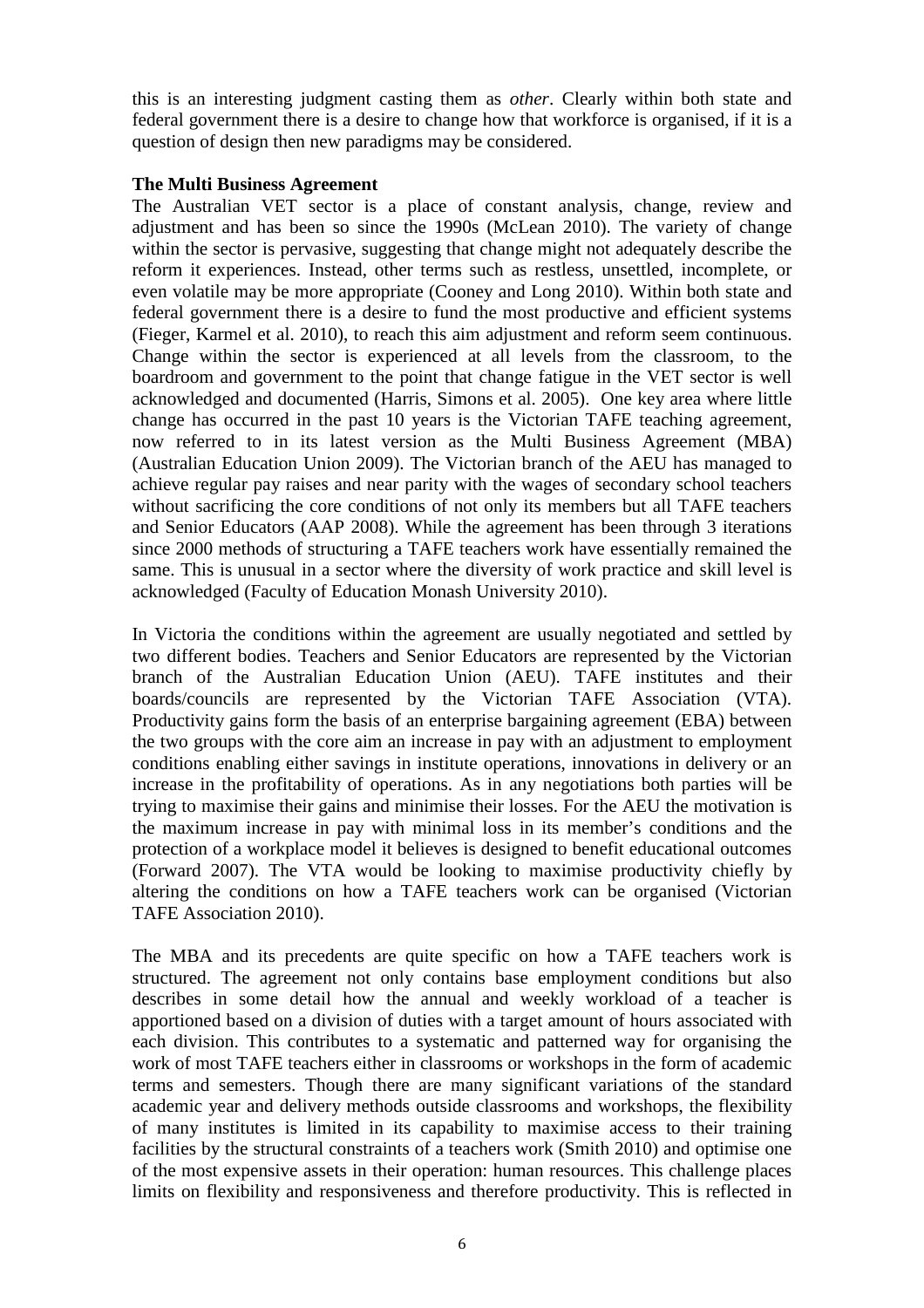the core productivity / pay rise concession in the MBA; a subtly worded definition that could increase the number of hours a teacher spends teaching or assessing and therefore proving a significant productivity enhancement to a large institute.

# **Two texts: Skills Reform and the Multi Business Agreement**

In mid-2008 negotiations between the AEU and VTA over details and conditions in the MBA had apparently stalled. A decision was taken by the AEU to announce a 24 hour day of action, effectively a strike, on August  $20<sup>th</sup>$  2008. While the attention of TAFE teachers was squarely on the outcome of the industrial action, Skills Reform was just days away from being launched (Tomazin 2008).

Skills Reform was introduced to the Victorian VET sector in early September 2008 as part of a three-year cycle of ministerial statements that set the strategic direction for VET in the state. Skills Reform was initially *sold* to the people of Victoria as a policy that would: enable greater access to training, provide many newly funded training opportunities and, increase the number of Victorian workers holding qualifications (Tomazin 2009). Both the Victorian branch of the AEU and the VTA, while generally occupying contrary views, quickly refuted this selling point. Both bodies highlighted similar parts of the policy that they believed would actually reduce the numbers of individuals willing to undertake VET within Victoria through increased fees and changes to eligibility (Trounson 2010a). The AEU was particularly strong in this area devoting almost all of its 2009 Victorian conference to discussion of fee increases and their effects on students. The AEU has maintained this strategy through its TAFE4ALL (Australian Education Union Victoria Branch 2008) campaign and in its newsletters. The core tactic of the AEU was to focus on the increased costs to potential students through changes in enrolment fees, the removal of concessions for the unemployed and linear pathway eligibility. There are now broader messages of quality implications posed by productivity efficiencies that may lead to institutes and private RTOs saving money by increasing class sizes and shortening the length of courses (Australian Education Union Victoria Branch 2008).

At around the same time of the 2009 Victorian AEU conference the VTA was working across TAFE institutes to look at how the MBA could be used to increase productivity within the TAFE sector using the newly modified Excess Teaching Duty Hours clause in the MBA. Excess Teaching Duty Hours could be considered the core enterprise bargaining success between the AEU and the VTA. It is the one area of significant, although subtly worded, change in the MBA when compared to the previous agreement. Depending on interpretation (and this is where it is subtle) clause 19.16 of the MBA (Australian Education Union 2009) enables managers to consult with teachers for an increase in their teaching load during normal working hours, usually capped at 21 hours per week, and thereby get a greater return on government funded courses through having to pay only an additional 50% of the hourly rate for the excess hours (Australian Education Union 2009). Teachers must present an unreasonable right of refusal based on listed criteria within the agreement if not wanting to undertake the increase in teaching load. The subtlety occurs in what is considered a reasonable request by a TAFE Manager and what is an unreasonable right of refusal on behalf of the teacher.

There are at least two possible reasons why the VTA would undertake a broad and multi-institute initiative of change. Firstly, the VTA represented the TAFE Directors perspective in enterprise bargaining with the AEU. As mentioned earlier the changes in the agreement were minimal and pay rises over 3 years were secured, it would be necessary for the VTA to encourage institutes to prioritise productivity expectations to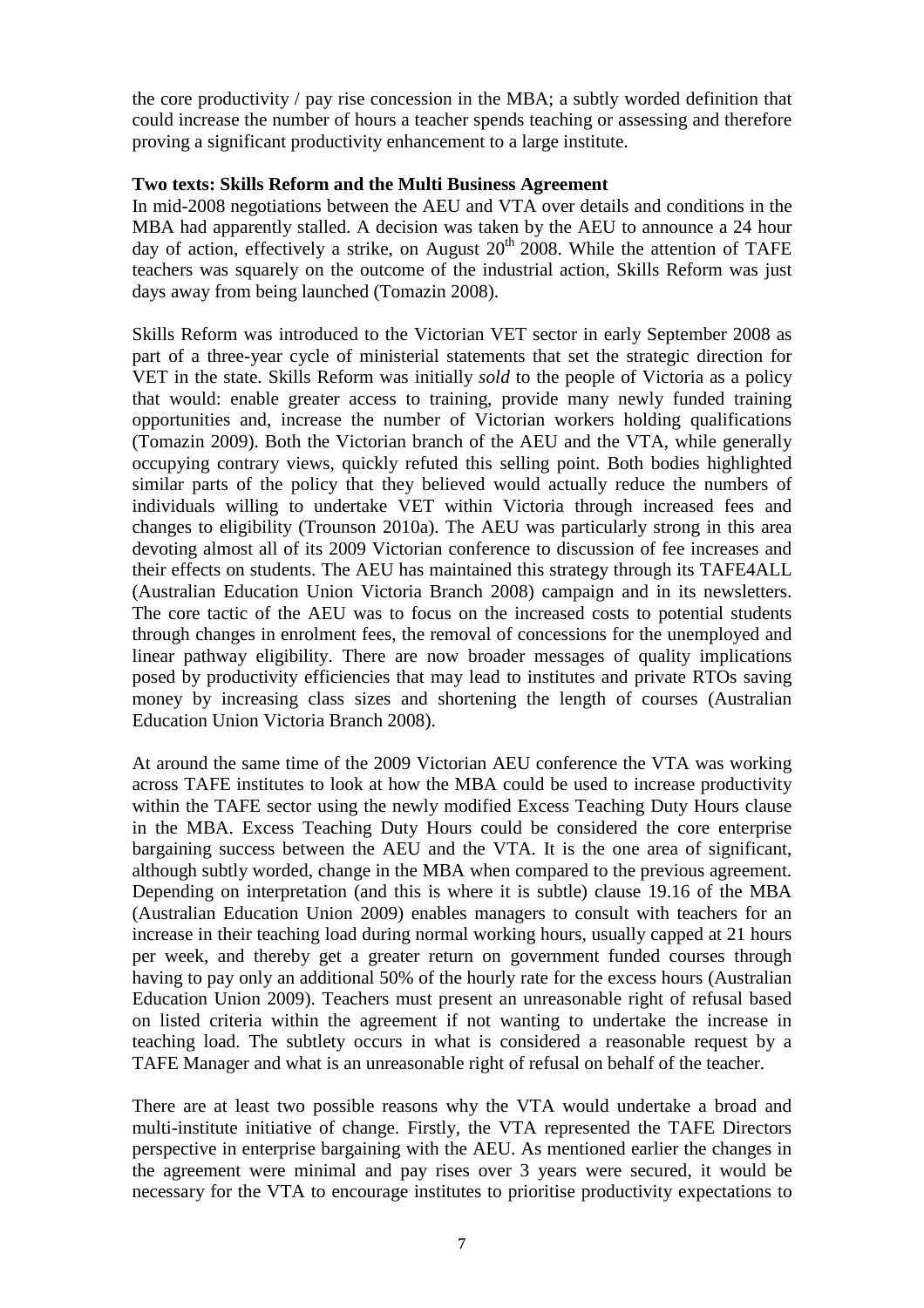offset the pay rises. The second reason was motivated by the Victorian Treasury baulking at funding the recent pay rises for TAFE teachers. A degree of brinkmanship with TAFE institutes via Skills Victoria occurred in 2009 with the Victorian Treasury through a budgeting *price review* asserting that the TAFE sector was both profitable enough to pay for a greater proportion of the MBA pay rises and had the capability to manage any risk through productivity gains. To date there is little documented knowledge of the successful uptake of Excess Teaching Duty Hours within TAFE institutes or the ultimate outcome of the price review.

At the end of 2010 a change of government occurred in Victoria with the Liberal-National coalition taking office. They were quick to alter one aspect of Skills Reform relating to concession fee rates for 15 to 24 year old healthcare cardholders wanting to enrol in Diploma or Advanced Diploma programs. The expected cost of this modification to the State Government is \$56 million (Hall 2010), almost half the annual amount claimed as necessary to fund the big-ticket item of linear pathway eligibility. They further promised a review of all enrolment fees and conditions as affected by Skills Reform (Hall 2010). Their commitment to federal and state VET change is yet to be revealed yet their relationship with the AEU currently points to one of shared concern about access to training in the public system. The TAFE4ALL campaign claimed success in influencing the new Victorian Coalition Government to change the concession fee rates outlined above (Bluett 2011).

Whether Treasuries negotiations with Skills Victoria was a productivity push coordinated with Skills Reform policy or not the State Government of Victoria was definitely putting pressure on TAFE institutes to reform and the pressure related directly to the financial security of those institutes. A targeted strategy of change is flagged in the opening pages of the Skills Reform document, where access to training and increase in qualifications gives way to a productivity and structural change agenda. It's just now the Victorian Government not only seems to mean it but has a multi-layered plan backed by federal funding to see change succeed.

 "The Victorian Government recognises the clear need for structural changes in the way the training system works, the way in which government funding flows to providers and the training products and services that individuals and businesses can access with government support. It is clear that change must be far-reaching and it must begin now. (DIIRD 2008, p  $7)$ ".

The push for structural change with an open and direct link to funding is quite explicit. The aims are nothing new in the sector (The Boston Consulting Group 2007); an analysis of the actual policy strategies within Skills Reform suggests a total strategy to engineer reform. Unlike some negotiated change in the political theatre this is not a *take it or leave it* approach. Institutes require government funds to operate; change would be forced through by the technicalities of funding at the level of individual enrolments and individual progress. For institutes to stay viable closer attention may now need to be paid to individuals, rather than cohorts.

# Conclusion

After many years and many attempts to reform the VET sector both the Commonwealth and Victorian Governments are engineering an offer that the sector can't refuse. What I suggest in this paper is that Victorian Skills Reform has a funding model engineered to *force* industrial reform within TAFE institutes' through coordinated and calculated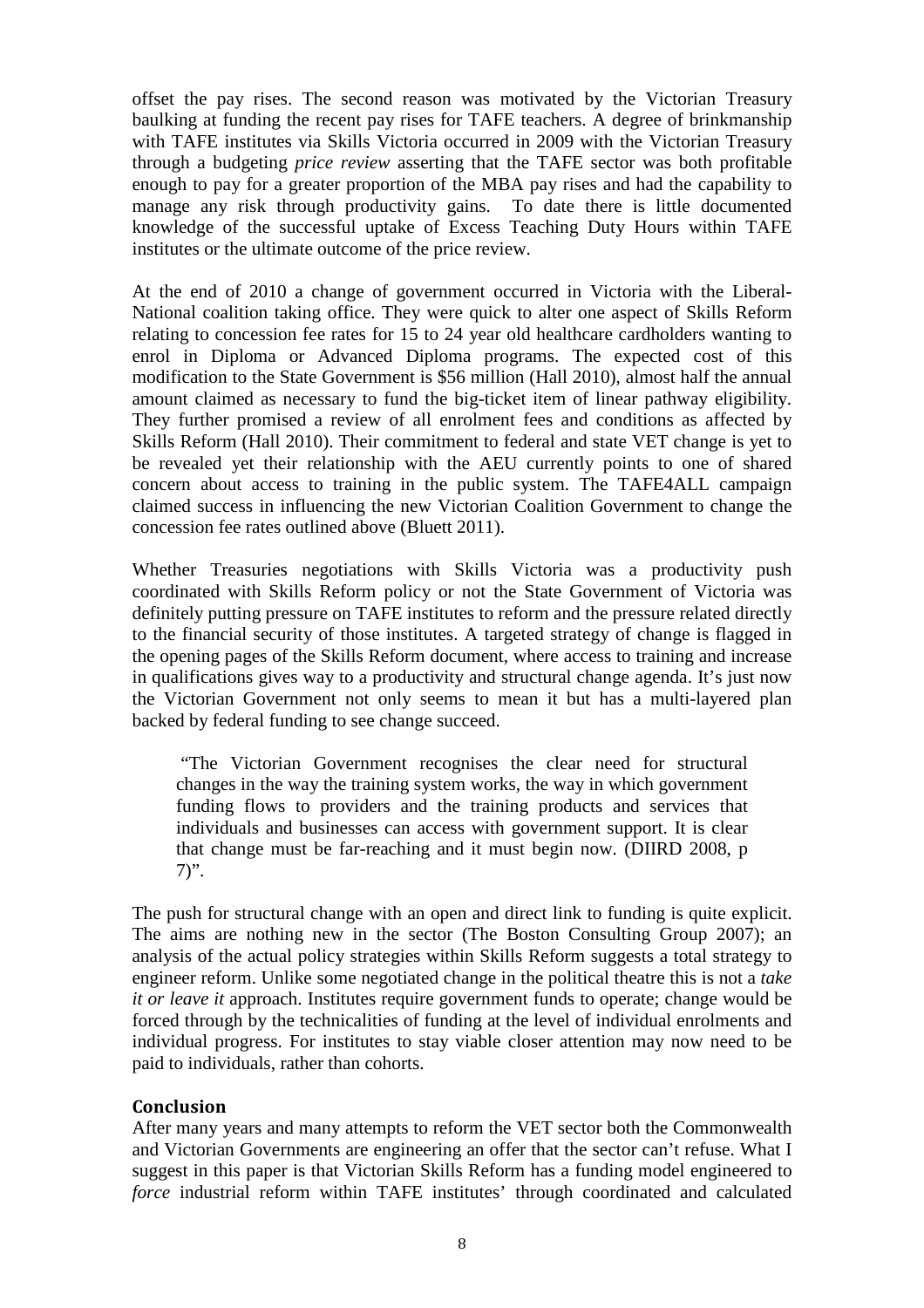financial risk management. That change is squarely targeted at *altering the productivity of its teaching workforce* through a multi-pronged funding strategy where the Victorian State Government has: (1) decreased the amount it contributes to a student's total fees, (2) decreased the amount Skills Victoria returns to institutes for an hour of instruction, (3) instituted a funding model that only pays against monthly measures of student activity in a course and (4) affected eligibility requirements for individual students thus reducing the number of students in the system. At the time of writing student applications for Victorian TAFE places were down by 10%, however there are mitigating circumstances that could have affected that drop including high employment figures and compensation for dropping international student numbers in Universities through reductions in enter scores (Topsfield 2011). The reduction in revenue returned to institutes through the changes in funding outlined above in points 1 to 4 poses significant risk to the viability of many operations, specifically those that may suffer a high level of attrition; TAFE institutes will be compelled to design and implement productivity measures across their operations.

Knowingly or unknowingly TAFE teachers themselves have been active in carrying out the agenda of human capital theory that has driven the conceptualisation and design of VET in Australia since the mid-1990s. Both competency based training and a push for greater productivity in the workplace through better-qualified workers is a core part of the economic imperative of contemporary VET. Through analysis of Skills Reform it is possible to see how these issues are now held up as a mirror to teachers in the TAFE sector. The economically constructive strategies of human capital theory, competency based training and productivity has been turned upon TAFE teachers with an expectation to change. Recent academic research has called for higher-level qualifications in the sector (Wheelahan, Curtin et al. 2010), as human capital theory demands. Entry-level qualifications for the VET sector (DEST 2007) and the preferred union qualification are both competency based. And, as outlined in this paper, productivity at both a state and federal level is setting the future and current policy of the sector. Teachers are now both implicit and explicit in the economically driven VET change agenda, what they have been effecting now affects them. Further study should reveal to what degree teachers are *knowing* of the complicit nature of their work in regards to productivity and how productivity, as opposed to pedagogy, feedbacks into the coordination and construction of their work. How teachers respond to the productivity measures that their institutes initiate will make up the core data for the larger institutional ethnography that this paper is drawn from. That response will be experienced and lived by teachers within their everyday worlds and the boundaries of their industrial agreement.

The MBA can be considered a bastion of resistance to many of the least palatable changes in the sector but it can also be considered an impediment to change. The MBA expires on 30th September 2012 and Skills Reform will be fully implemented by 2012. At the end of their cycle it remains to be seen how Skills Reform will change the sector and how it will be affected by a change in government. Most specifically, how will quality of teaching and, a comprehension of what vocational education is, be understood and shaped by those that actually do the work? There will be some interest in how negotiations for the next iteration of the TAFE teaching agreement are influenced by the policy. With Productivity such a core theme in the sector it also remains to be seen if the irresistible force of policy and funding can shift the immovable object of the TAFE teaching agreement and what this means for teachers in the sector.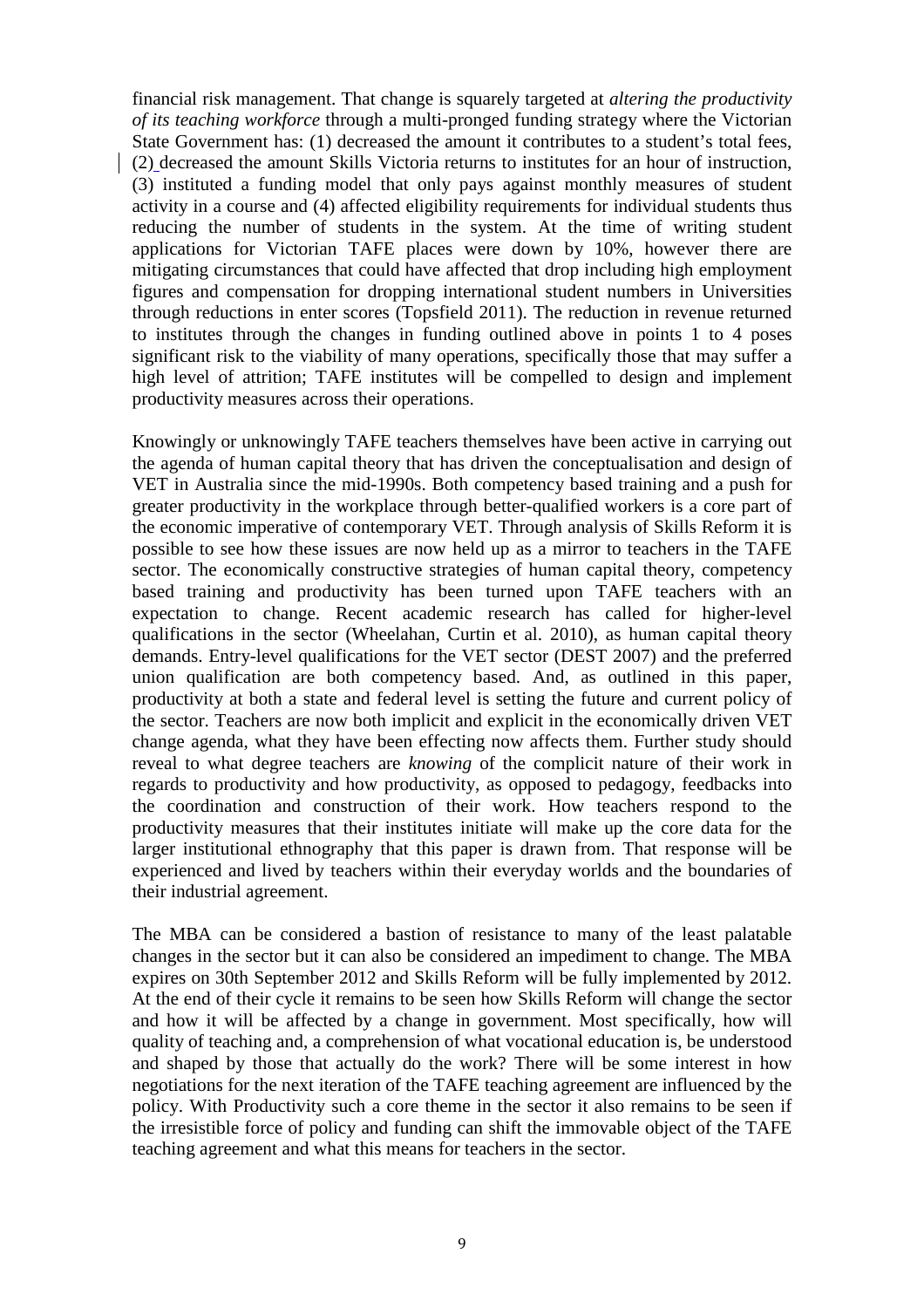# References

- AAP. (2008). "Victorian TAFE teachers win pay rise." Retrieved 6th February, 2011, from http://news.smh.com.au/national/victorian-tafe-teachers-win-pay-rise-20081218-716b.html.
- Anderson, D. (2005). Trading places: the impact and outcomes of market reform in vocational education and training. Training Research and Evaluation Program. Adelaide, NCVER.
- Anderson, D. (2005a). Measuring the impact and outcomes of market reform in VET. Funding and financing vocational education and training. Melbourne, International Social Policy Conference, University of Melbourne, .
- Australian Council for Educational Research. (2010). "Concern for VET recurrent funding." Retrieved 6th February, 2011, from http://www.acer.edu.au/enews/2009/11/concern-for-vet-recurrent-funding.
- Australian Education Union (2009). Victorian TAFE teaching staff multi-business agreement 2009. AEU and VTA. Melbourne Victoria.
- Australian Education Union Victoria Branch. (2008). "TAFE4ALL." Retrieved 26th Juanuary, 2011, from http://tafe4all.org.au/.
- Australian Government Productivity Commision. (2010). "Terms of reference Education and Training Workforce - Productivity Commission." Retrieved 22nd October, 2010, from http://www.pc.gov.au/projects/study/educationworkforce/terms-of-reference.
- Bluett, M. (2011). "First TAFE amendment under the new State Government: where are we now?" Retrieved 6th February, 2011, from http://tafe4all.org.au/645056\_10002.html.
- Campbell, M. and F. Gregor (2002). Mapping Social Relations: A Primer in Doing Institutional Ethnography. Aurora, Garamond Press.
- Carter, B., H. Stevenson, et al. (2010). Industrial Relations in Education: Transforming the School Workforce. New York, Routledge.
- Council of Australian Governments. (2009). "Council of Australian Governments Communique - 7th December 2009." Retrieved 15th December, 2009, from http://www.coag.gov.au/coag\_meeting\_outcomes/2009-12- 07/index.cfm#report\_edu\_skill\_.
- Council of Australian Governments. (2010). "Council of Australian Governments-About COAG." Retrieved 4th February, 2011, from http://www.coag.gov.au/about\_coag/index.cfm.
- DEST. (2007). "AQTF 2007 Essential Standards for Registration." Retrieved 09/03/2007, 2007, from http://www.training.com.au/portal/site/public/menuitem.5cbe14d51b49dd34b22 5261017a62dbc/.
- DeVault, M. and L. McCoy (2002). Institutional Ethnography: using interviews to investigate ruling relations. Handbook of interview research: context & method. J. F. Gubrium and J. A. Holstein. Thousand Oaks, Sage**:** 751-776.
- DIIRD (2008). Securing jobs for your future: skills for Victoria. Melbourne, Victorian Government.
- Education and Training Workforce Study Productivity Commission (2010). Vocational Education and Training Workforce: Productivity Commission Issues Paper. Melbourne, Australian Government. **June**.
- Education and Training Workforce Study Productivity Commission (2010a). Vocational Education and Training Workforce: Draft Research Reprt. Melbourne, Australian Government. **November**.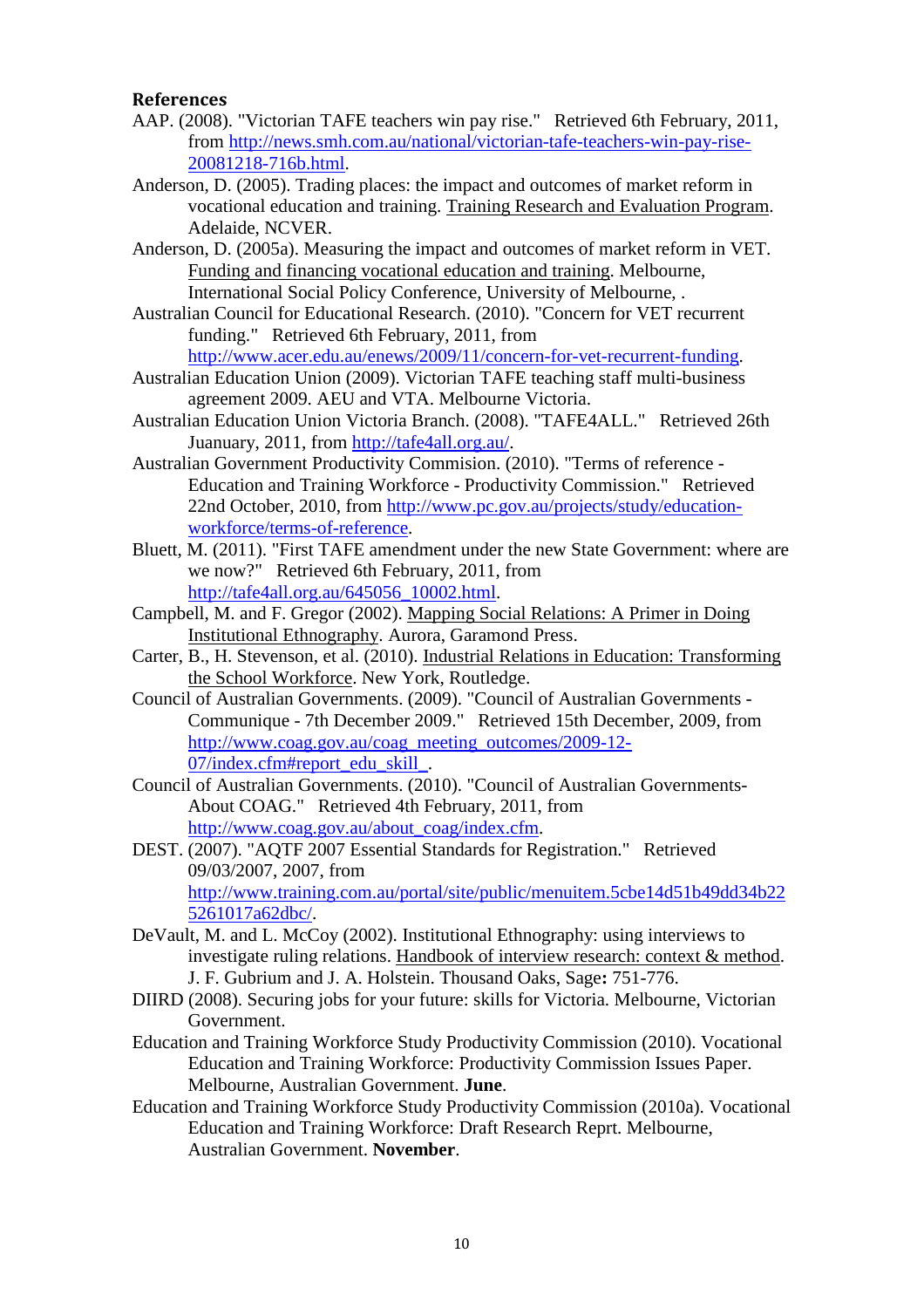- Faculty of Education Monash University. (2010). "Submission to Productivity Commision: 30 July 2010." Retrieved 24th November, 2010, from http://www.pc.gov.au/\_\_data/assets/pdf\_file/0016/100564/sub032.pdf.
- Fieger, P., T. Karmel, et al. (2010). "An investigation of TAFE efficiency." Retrieved 24th January, 2011, from http://www.ncver.edu.au/research/core/2290.pdf.
- Forward, P. (2007, 14/01/2011). "Restructuring vocational education and training provision in Australia: exploring the impact on teacher's work." International Electronic Journal For Leadership in Learning, 11, from http://www.ucalgary.ca/iejll/vol11.
- Hall, P. (2010). Major changes to TAFE training fees for youth Health Care Card holders. Higher Education and Skills. Melbourne, State Government of Victoria.
- Korndorffer, W. (2010). "Vocational Education and Training Workforce." Retrieved 24th November, 2010, from http://www.pc.gov.au/\_\_data/assets/pdf\_file/0011/100442/sub009.pdf.
- Long, M. (2010). TAFE funding and education targets. Monash University, Centre for the Economics of Education and Training.
- McLean, D. (2010). Life in amaze of documents: Victorian Skills Reform and the trail of texts. AVETRA Conference, Gold Coast. Gold Coast.
- Quiggin, J. (1999). "Human capital theory and education policy in Australia." Australian economic Review **32**(2): 130-144.
- Robb, A. (2008). "Keynote Address Civil Contractors Federation National Conference." Retrieved 6th February, 2011, from http://www.andrewrobb.com.au/Media/Speeches/tabid/73/articleType/ArticleVi ew/articleId/882/categoryId/3/Keynote-Address-Civil-Contractors-Federation-National-Conference.aspx.
- Rogers, M. (1998). The definition and measurement of productivity. Melbourne, Melbourne Institute of Applied Economic and Social Research The University of Melbourne.
- Ross, J. (2009). PPP: employers and Victoria the winners, as costs shift to students. Campus Review. Sydney, APN Educational Media. **2 Feburary**.
- Smith, D. E. (1987). The Everyday World As Problematic: A Feminist Sociology. Boston, Northeastern University Press.
- Smith, D. E. (2005). Institutional Ethnography: A Sociology for People. Lanham, Alta Mira Press.
- Smith, E. (2010). "Submission to Education and Training Workforce study: the VET workforce." Retrieved 24th November, 2010, from http://www.pc.gov.au/\_\_data/assets/pdf\_file/0018/100656/sub039.pdf.
- Snell, W. (1982). "Efficiency and productivity in education systems." Journal of Higher Education Policy and Management **4**(2): 177 - 184.
- State Services Authority (2009). Review of Skills Victoria. Melbourne, State Government of Victoria.
- Stutchbury, M. (2010). "TAFE workplaces flunk productivity test." The Australian Retrieved 20th January, 2011, from http://www.theaustralian.com.au/news/opinion/rigid-tafe-workplaces-flunkproductivity-test/story-e6frg6zo-1225974112920.
- The Boston Consulting Group (2007). Skilling Australia's Workforce 2005-08' Mid-Term Review. Canberra, Department of Education, Science and Training.
- Tomazin, F. (2008, August 21 2008). "TAFE teachers vow to step up pay action." The Age, August 21, from http://www.theage.com.au/national/tafe-teachers-vow-tostep-up-pay-action-20080820-3ywo.html.